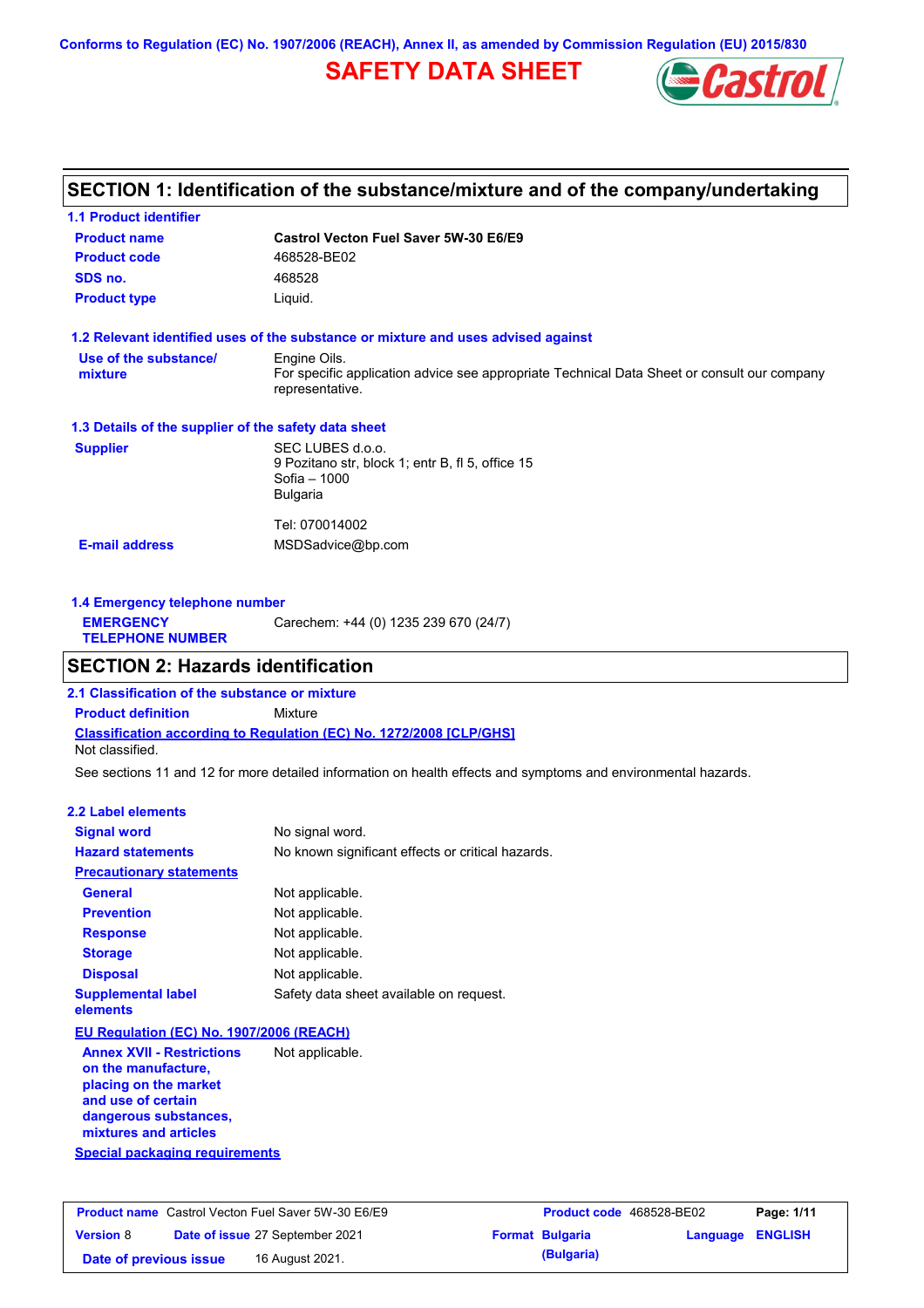### **SECTION 2: Hazards identification**

| <b>Containers to be fitted</b><br>with child-resistant<br>fastenings                                                     | Not applicable.                                                                                                                                                                                                          |
|--------------------------------------------------------------------------------------------------------------------------|--------------------------------------------------------------------------------------------------------------------------------------------------------------------------------------------------------------------------|
| <b>Tactile warning of danger</b>                                                                                         | Not applicable.                                                                                                                                                                                                          |
| 2.3 Other hazards                                                                                                        |                                                                                                                                                                                                                          |
| <b>Results of PBT and vPvB</b><br>assessment                                                                             | Product does not meet the criteria for PBT or vPvB according to Regulation (EC) No. 1907/2006,<br>Annex XIII.                                                                                                            |
| <b>Product meets the criteria</b><br>for PBT or vPvB according<br>to Regulation (EC) No.<br><b>1907/2006, Annex XIII</b> | This mixture does not contain any substances that are assessed to be a PBT or a vPvB.                                                                                                                                    |
| Other hazards which do<br>not result in classification                                                                   | Defatting to the skin.<br>USED ENGINE OILS<br>Used engine oil may contain hazardous components which have the potential to cause skin<br>cancer.<br>See Toxicological Information, section 11 of this Safety Data Sheet. |

### **SECTION 3: Composition/information on ingredients**

Mixture

|  | <b>3.2 Mixtures</b> |  |
|--|---------------------|--|
|--|---------------------|--|

**Product definition**

| Highly refined base oil (IP 346 DMSO extract < 3%). Synthetic base stock. Proprietary performance additives. |                                                                                                |               |                                               |             |
|--------------------------------------------------------------------------------------------------------------|------------------------------------------------------------------------------------------------|---------------|-----------------------------------------------|-------------|
| <b>Product/ingredient</b><br>name                                                                            | <b>Identifiers</b>                                                                             | $\frac{9}{6}$ | <b>Regulation (EC) No.</b><br>1272/2008 [CLP] | <b>Type</b> |
| Distillates (petroleum), hydrotreated<br>heavy paraffinic                                                    | REACH #: 01-2119484627-25 ≥25 - ≤50<br>EC: 265-157-1<br>CAS: 64742-54-7<br>Index: 649-467-00-8 |               | Asp. Tox. 1, H304                             | [1] [2]     |
| Dec-1-ene, homopolymer,<br>hydrogenated Dec-1-ene, oligomers,<br>hydrogenated                                | EC: 500-183-1<br>CAS: 68037-01-4                                                               | $≥25 - ≤50$   | Not classified.                               | [2]         |
| Distillates (petroleum), hydrotreated<br>heavy paraffinic                                                    | REACH #: 01-2119484627-25<br>EC: 265-157-1<br>CAS: 64742-54-7<br>Index: 649-467-00-8           | ≤10           | Not classified.                               | $[2]$       |
| Distillates (petroleum), solvent-<br>dewaxed heavy paraffinic                                                | REACH #: 01-2119471299-27 ≤3<br>EC: 265-169-7<br>CAS: 64742-65-0<br>Index: 649-474-00-6        |               | Asp. Tox. 1, H304                             | [1] [2]     |
| Distillates (petroleum), hydrotreated<br>light paraffinic                                                    | REACH #: 01-2119487077-29 ≤3<br>EC: 265-158-7<br>CAS: 64742-55-8<br>Index: 649-468-00-3        |               | Asp. Tox. 1, H304                             | [1] [2]     |
| Distillates (petroleum), solvent-<br>dewaxed light paraffinic                                                | REACH #: 01-2119480132-48 ≤3<br>EC: 265-159-2<br>CAS: 64742-56-9<br>Index: 649-469-00-9        |               | Asp. Tox. 1, H304                             | [1] [2]     |

**See Section 16 for the full text of the H statements declared above.**

#### **Type**

[1] Substance classified with a health or environmental hazard

[2] Substance with a workplace exposure limit

[3] Substance meets the criteria for PBT according to Regulation (EC) No. 1907/2006, Annex XIII

[4] Substance meets the criteria for vPvB according to Regulation (EC) No. 1907/2006, Annex XIII

[5] Substance of equivalent concern

[6] Additional disclosure due to company policy

Occupational exposure limits, if available, are listed in Section 8.

| <b>Product name</b> Castrol Vecton Fuel Saver 5W-30 E6/E9 |  |                                 | <b>Product code</b> 468528-BE02 |                        | Page: 2/11       |  |
|-----------------------------------------------------------|--|---------------------------------|---------------------------------|------------------------|------------------|--|
| <b>Version 8</b>                                          |  | Date of issue 27 September 2021 |                                 | <b>Format Bulgaria</b> | Language ENGLISH |  |
| Date of previous issue                                    |  | 16 August 2021.                 |                                 | (Bulgaria)             |                  |  |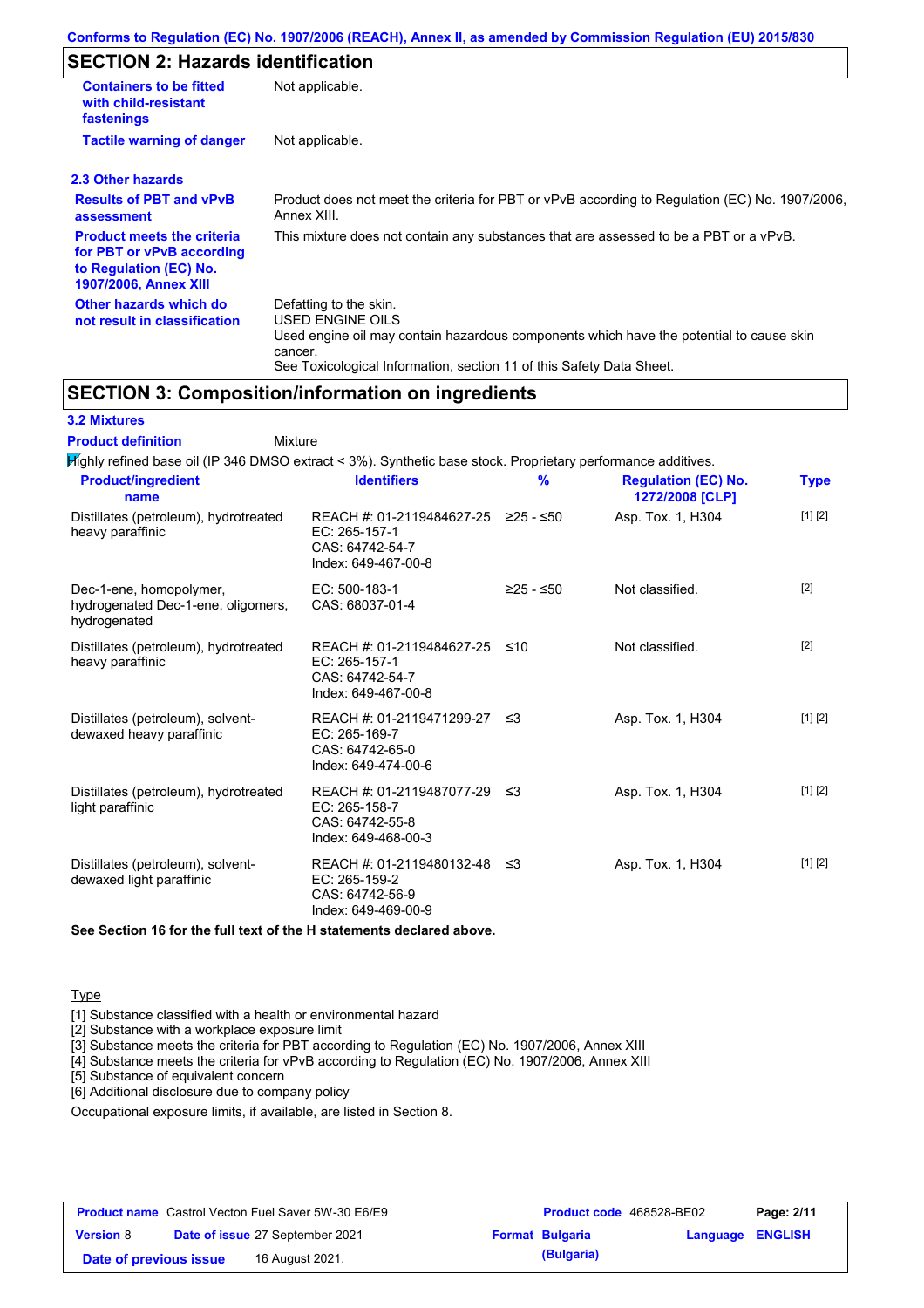### **SECTION 4: First aid measures**

#### Do not induce vomiting unless directed to do so by medical personnel. Get medical attention if symptoms occur. In case of contact, immediately flush eyes with plenty of water for at least 15 minutes. Eyelids should be held away from the eyeball to ensure thorough rinsing. Check for and remove any contact lenses. Get medical attention. **4.1 Description of first aid measures** If inhaled, remove to fresh air. Get medical attention if symptoms occur. **Ingestion Inhalation Eye contact Protection of first-aiders** No action shall be taken involving any personal risk or without suitable training. **Skin contact** Wash skin thoroughly with soap and water or use recognised skin cleanser. Remove contaminated clothing and shoes. Wash clothing before reuse. Clean shoes thoroughly before reuse. Get medical attention if irritation develops.

#### **4.2 Most important symptoms and effects, both acute and delayed**

See Section 11 for more detailed information on health effects and symptoms.

#### **Potential acute health effects**

| <b>Inhalation</b>   | Vapour inhalation under ambient conditions is not normally a problem due to low vapour                            |
|---------------------|-------------------------------------------------------------------------------------------------------------------|
|                     | pressure.                                                                                                         |
| <b>Ingestion</b>    | No known significant effects or critical hazards.                                                                 |
| <b>Skin contact</b> | Defatting to the skin. May cause skin dryness and irritation.                                                     |
| Eye contact         | No known significant effects or critical hazards.                                                                 |
|                     | Delayed and immediate effects as well as chronic effects from short and long-term exposure                        |
| <b>Inhalation</b>   | Overexposure to the inhalation of airborne droplets or aerosols may cause irritation of the<br>respiratory tract. |
| <b>Ingestion</b>    | Ingestion of large quantities may cause nausea and diarrhoea.                                                     |
| <b>Skin contact</b> | Prolonged or repeated contact can defat the skin and lead to irritation and/or dermatitis.                        |
| Eye contact         | Potential risk of transient stinging or redness if accidental eye contact occurs.                                 |

#### **4.3 Indication of any immediate medical attention and special treatment needed**

**Notes to physician** Treatment should in general be symptomatic and directed to relieving any effects.

### **SECTION 5: Firefighting measures**

| 5.1 Extinguishing media                                                                                                                                    |                                                                                                                                                                                                                                                                                                                                                                   |  |  |  |
|------------------------------------------------------------------------------------------------------------------------------------------------------------|-------------------------------------------------------------------------------------------------------------------------------------------------------------------------------------------------------------------------------------------------------------------------------------------------------------------------------------------------------------------|--|--|--|
| In case of fire, use foam, dry chemical or carbon dioxide extinguisher or spray.<br><b>Suitable extinguishing</b><br>media                                 |                                                                                                                                                                                                                                                                                                                                                                   |  |  |  |
| <b>Unsuitable extinguishing</b><br>Do not use water jet. The use of a water jet may cause the fire to spread by splashing the<br>burning product.<br>media |                                                                                                                                                                                                                                                                                                                                                                   |  |  |  |
| 5.2 Special hazards arising from the substance or mixture                                                                                                  |                                                                                                                                                                                                                                                                                                                                                                   |  |  |  |
| <b>Hazards from the</b><br>In a fire or if heated, a pressure increase will occur and the container may burst.<br>substance or mixture                     |                                                                                                                                                                                                                                                                                                                                                                   |  |  |  |
| <b>Hazardous combustion</b><br>products                                                                                                                    | Combustion products may include the following:<br>carbon oxides (CO, CO <sub>2</sub> ) (carbon monoxide, carbon dioxide)                                                                                                                                                                                                                                          |  |  |  |
| 5.3 Advice for firefighters                                                                                                                                |                                                                                                                                                                                                                                                                                                                                                                   |  |  |  |
| <b>Special precautions for</b><br>fire-fighters                                                                                                            | No action shall be taken involving any personal risk or without suitable training. Promptly<br>isolate the scene by removing all persons from the vicinity of the incident if there is a fire.                                                                                                                                                                    |  |  |  |
| <b>Special protective</b><br>equipment for fire-fighters                                                                                                   | Fire-fighters should wear appropriate protective equipment and self-contained breathing<br>apparatus (SCBA) with a full face-piece operated in positive pressure mode. Clothing for fire-<br>fighters (including helmets, protective boots and gloves) conforming to European standard EN<br>469 will provide a basic level of protection for chemical incidents. |  |  |  |

### **SECTION 6: Accidental release measures**

#### **6.1 Personal precautions, protective equipment and emergency procedures**

| For non-emergency<br>personnel                            | No action shall be taken involving any personal risk or without suitable training. Evacuate<br>surrounding areas. Keep unnecessary and unprotected personnel from entering. Do not touch<br>or walk through spilt material. Floors may be slippery; use care to avoid falling. Put on<br>appropriate personal protective equipment. |                                 |          |                |
|-----------------------------------------------------------|-------------------------------------------------------------------------------------------------------------------------------------------------------------------------------------------------------------------------------------------------------------------------------------------------------------------------------------|---------------------------------|----------|----------------|
| For emergency responders                                  | If specialised clothing is required to deal with the spillage, take note of any information in<br>Section 8 on suitable and unsuitable materials. See also the information in "For non-<br>emergency personnel".                                                                                                                    |                                 |          |                |
| <b>Product name</b> Castrol Vecton Fuel Saver 5W-30 E6/E9 |                                                                                                                                                                                                                                                                                                                                     | <b>Product code</b> 468528-BE02 |          | Page: 3/11     |
| <b>Version 8</b>                                          | Date of issue 27 September 2021                                                                                                                                                                                                                                                                                                     | <b>Format Bulgaria</b>          | Language | <b>ENGLISH</b> |
| Date of previous issue                                    | 16 August 2021.                                                                                                                                                                                                                                                                                                                     | (Bulgaria)                      |          |                |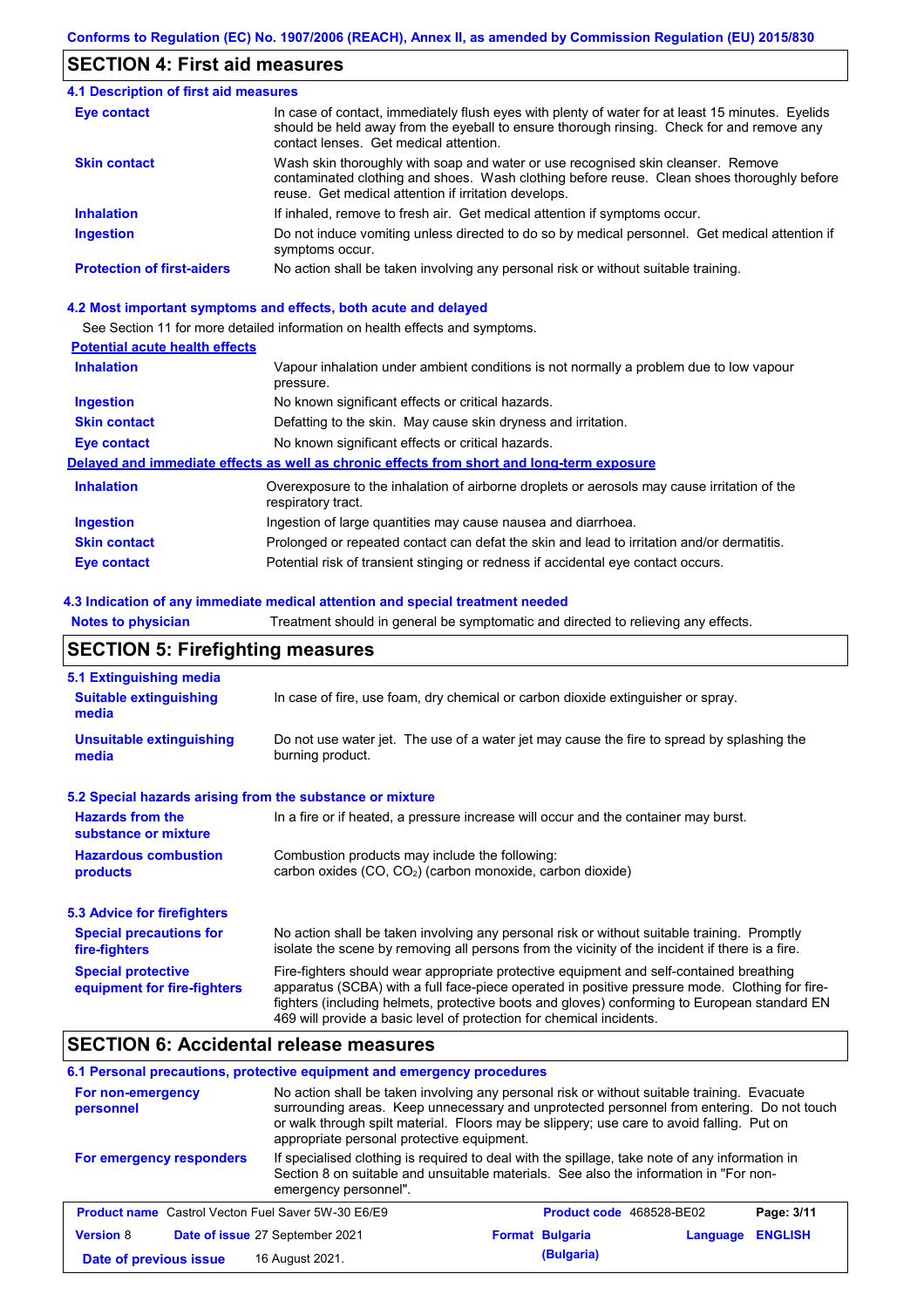# **SECTION 6: Accidental release measures**

| <b>6.2 Environmental</b><br>precautions   | Avoid dispersal of spilt material and runoff and contact with soil, waterways, drains and sewers.<br>Inform the relevant authorities if the product has caused environmental pollution (sewers,<br>waterways, soil or air).                                                                                                                                                                    |  |  |
|-------------------------------------------|------------------------------------------------------------------------------------------------------------------------------------------------------------------------------------------------------------------------------------------------------------------------------------------------------------------------------------------------------------------------------------------------|--|--|
|                                           | 6.3 Methods and material for containment and cleaning up                                                                                                                                                                                                                                                                                                                                       |  |  |
| <b>Small spill</b>                        | Stop leak if without risk. Move containers from spill area. Absorb with an inert material and<br>place in an appropriate waste disposal container. Dispose of via a licensed waste disposal<br>contractor.                                                                                                                                                                                     |  |  |
| <b>Large spill</b>                        | Stop leak if without risk. Move containers from spill area. Prevent entry into sewers, water<br>courses, basements or confined areas. Contain and collect spillage with non-combustible,<br>absorbent material e.g. sand, earth, vermiculite or diatomaceous earth and place in container<br>for disposal according to local regulations. Dispose of via a licensed waste disposal contractor. |  |  |
| 6.4 Reference to other<br><b>sections</b> | See Section 1 for emergency contact information.<br>See Section 5 for firefighting measures.<br>See Section 8 for information on appropriate personal protective equipment.<br>See Section 12 for environmental precautions.<br>See Section 13 for additional waste treatment information.                                                                                                     |  |  |

### **SECTION 7: Handling and storage**

#### **7.1 Precautions for safe handling**

| <b>Protective measures</b>                                                           | Put on appropriate personal protective equipment.                                                                                                                                                                                                                                                                                                                                                                                                                                        |
|--------------------------------------------------------------------------------------|------------------------------------------------------------------------------------------------------------------------------------------------------------------------------------------------------------------------------------------------------------------------------------------------------------------------------------------------------------------------------------------------------------------------------------------------------------------------------------------|
| <b>Advice on general</b><br>occupational hygiene                                     | Eating, drinking and smoking should be prohibited in areas where this material is handled,<br>stored and processed. Wash thoroughly after handling. Remove contaminated clothing and<br>protective equipment before entering eating areas. See also Section 8 for additional<br>information on hygiene measures.                                                                                                                                                                         |
| <b>7.2 Conditions for safe</b><br>storage, including any<br><i>incompatibilities</i> | Store in accordance with local regulations. Store in a dry, cool and well-ventilated area, away<br>from incompatible materials (see Section 10). Keep away from heat and direct sunlight. Keep<br>container tightly closed and sealed until ready for use. Containers that have been opened must<br>be carefully resealed and kept upright to prevent leakage. Store and use only in equipment/<br>containers designed for use with this product. Do not store in unlabelled containers. |
| <b>Not suitable</b>                                                                  | Prolonged exposure to elevated temperature                                                                                                                                                                                                                                                                                                                                                                                                                                               |
|                                                                                      |                                                                                                                                                                                                                                                                                                                                                                                                                                                                                          |

#### **7.3 Specific end use(s)**

**Recommendations**

See section 1.2 and Exposure scenarios in annex, if applicable.

### **SECTION 8: Exposure controls/personal protection**

| <b>8.1 Control parameters</b>                                              |                                                                                                                                                                                                        |  |  |
|----------------------------------------------------------------------------|--------------------------------------------------------------------------------------------------------------------------------------------------------------------------------------------------------|--|--|
| <b>Occupational exposure limits</b>                                        | No exposure limit value known.                                                                                                                                                                         |  |  |
| <b>Product/ingredient name</b>                                             | <b>Exposure limit values</b>                                                                                                                                                                           |  |  |
| Distillates (petroleum), hydrotreated heavy paraffinic                     | Ministry of Labour and Social Policy and the Ministry of Health -<br>Ordinance No 13/2003. (Bulgaria).<br>Limit value 8 hours: 5 mg/m <sup>3</sup> 8 hours. Issued/Revised: 12/2006                    |  |  |
| Dec-1-ene, homopolymer, hydrogenated Dec-1-ene,<br>oligomers, hydrogenated | Ministry of Labour and Social Policy and the Ministry of Health -<br>Ordinance No 13/2003. (Bulgaria).<br>Limit value 8 hours: 10 mg/m <sup>3</sup> , (by benzene) 8 hours. Issued/Revised:<br>12/2006 |  |  |
| Distillates (petroleum), hydrotreated heavy paraffinic                     | Ministry of Labour and Social Policy and the Ministry of Health -<br>Ordinance No 13/2003. (Bulgaria).<br>Limit value 8 hours: 5 mg/m <sup>3</sup> 8 hours. Issued/Revised: 12/2006                    |  |  |
| Distillates (petroleum), solvent-dewaxed heavy<br>paraffinic               | Ministry of Labour and Social Policy and the Ministry of Health -<br>Ordinance No 13/2003. (Bulgaria).<br>Limit value 8 hours: 5 mg/m <sup>3</sup> 8 hours. Issued/Revised: 12/2006                    |  |  |
| Distillates (petroleum), hydrotreated light paraffinic                     | Ministry of Labour and Social Policy and the Ministry of Health -<br>Ordinance No 13/2003. (Bulgaria).<br>Limit value 8 hours: 5 mg/m <sup>3</sup> 8 hours. Issued/Revised: 12/2006                    |  |  |
| Distillates (petroleum), solvent-dewaxed light<br>paraffinic               | Ministry of Labour and Social Policy and the Ministry of Health -<br>Ordinance No 13/2003. (Bulgaria).<br>Limit value 8 hours: 5 mg/m <sup>3</sup> 8 hours. Issued/Revised: 12/2006                    |  |  |
| <b>Product name</b> Castrol Vecton Fuel Saver 5W-30 E6/E9                  | Product code 468528-BE02<br>Page: 4/11                                                                                                                                                                 |  |  |
| <b>Version 8</b><br>Date of issue 27 September 2021                        | <b>ENGLISH</b><br><b>Format Bulgaria</b><br>Language                                                                                                                                                   |  |  |
| 16 August 2021.<br>Date of previous issue                                  | (Bulgaria)                                                                                                                                                                                             |  |  |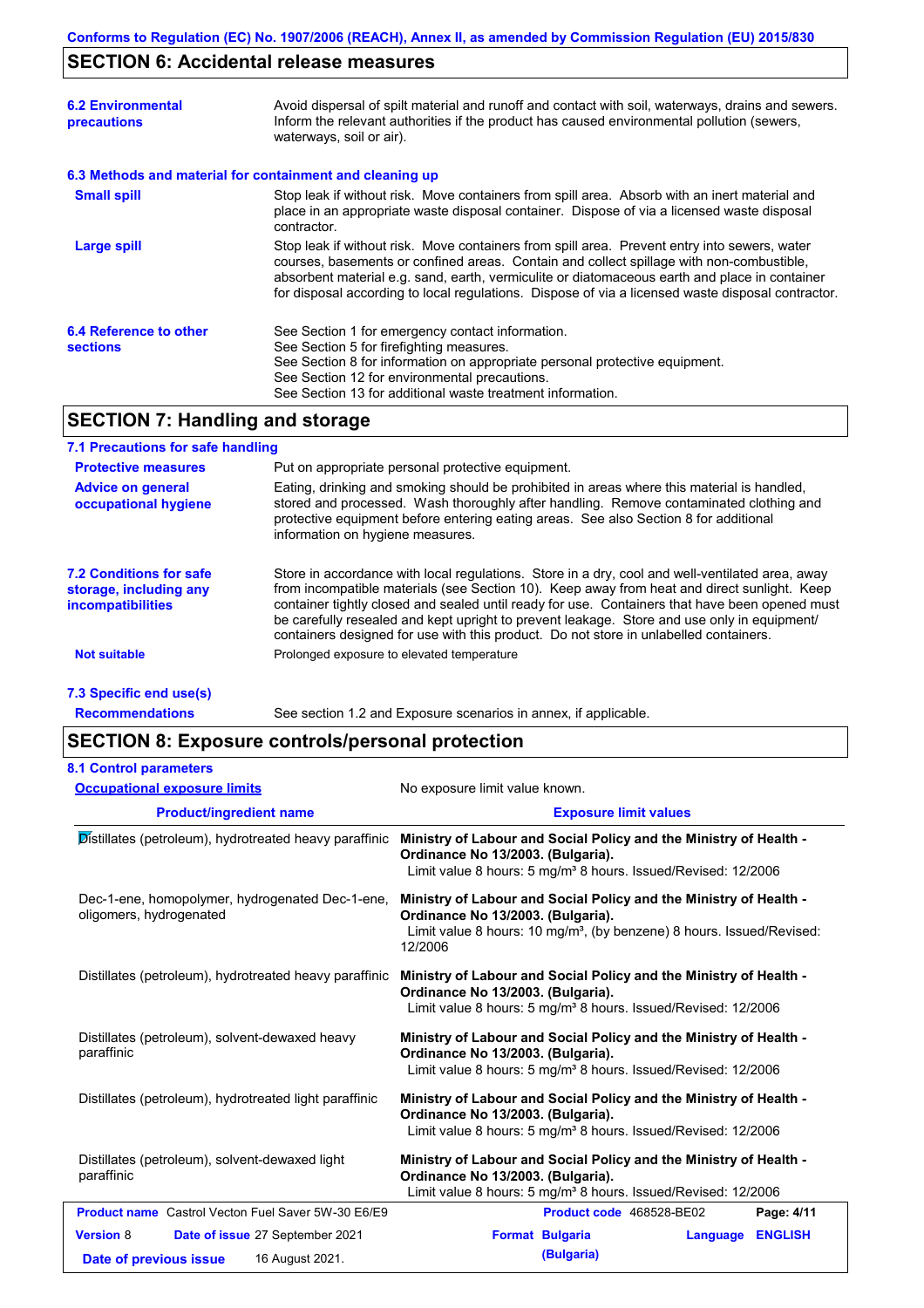# **SECTION 8: Exposure controls/personal protection**

Whilst specific OELs for certain components may be shown in this section, other components may be present in any mist, vapour or dust produced. Therefore, the specific OELs may not be applicable to the product as a whole and are provided for guidance only.

| <b>Recommended monitoring</b><br>procedures                                       | If this product contains ingredients with exposure limits, personal, workplace atmosphere or<br>biological monitoring may be required to determine the effectiveness of the ventilation or other<br>control measures and/or the necessity to use respiratory protective equipment. Reference<br>should be made to monitoring standards, such as the following: European Standard EN 689<br>(Workplace atmospheres - Guidance for the assessment of exposure by inhalation to chemical<br>agents for comparison with limit values and measurement strategy) European Standard EN<br>14042 (Workplace atmospheres - Guide for the application and use of procedures for the<br>assessment of exposure to chemical and biological agents) European Standard EN 482<br>(Workplace atmospheres - General requirements for the performance of procedures for the<br>measurement of chemical agents) Reference to national guidance documents for methods for<br>the determination of hazardous substances will also be required. |                          |          |                |
|-----------------------------------------------------------------------------------|----------------------------------------------------------------------------------------------------------------------------------------------------------------------------------------------------------------------------------------------------------------------------------------------------------------------------------------------------------------------------------------------------------------------------------------------------------------------------------------------------------------------------------------------------------------------------------------------------------------------------------------------------------------------------------------------------------------------------------------------------------------------------------------------------------------------------------------------------------------------------------------------------------------------------------------------------------------------------------------------------------------------------|--------------------------|----------|----------------|
| <b>Derived No Effect Level</b>                                                    |                                                                                                                                                                                                                                                                                                                                                                                                                                                                                                                                                                                                                                                                                                                                                                                                                                                                                                                                                                                                                            |                          |          |                |
| No DNELs/DMELs available.                                                         |                                                                                                                                                                                                                                                                                                                                                                                                                                                                                                                                                                                                                                                                                                                                                                                                                                                                                                                                                                                                                            |                          |          |                |
| <b>Predicted No Effect Concentration</b>                                          |                                                                                                                                                                                                                                                                                                                                                                                                                                                                                                                                                                                                                                                                                                                                                                                                                                                                                                                                                                                                                            |                          |          |                |
| No PNECs available                                                                |                                                                                                                                                                                                                                                                                                                                                                                                                                                                                                                                                                                                                                                                                                                                                                                                                                                                                                                                                                                                                            |                          |          |                |
|                                                                                   |                                                                                                                                                                                                                                                                                                                                                                                                                                                                                                                                                                                                                                                                                                                                                                                                                                                                                                                                                                                                                            |                          |          |                |
| <b>8.2 Exposure controls</b><br><b>Appropriate engineering</b><br><b>controls</b> | Provide exhaust ventilation or other engineering controls to keep the relevant airborne<br>concentrations below their respective occupational exposure limits.<br>All activities involving chemicals should be assessed for their risks to health, to ensure<br>exposures are adequately controlled. Personal protective equipment should only be considered<br>after other forms of control measures (e.g. engineering controls) have been suitably evaluated.<br>Personal protective equipment should conform to appropriate standards, be suitable for use, be<br>kept in good condition and properly maintained.<br>Your supplier of personal protective equipment should be consulted for advice on selection and<br>appropriate standards. For further information contact your national organisation for standards.<br>The final choice of protective equipment will depend upon a risk assessment. It is important to<br>ensure that all items of personal protective equipment are compatible.                    |                          |          |                |
| Individual protection measures                                                    |                                                                                                                                                                                                                                                                                                                                                                                                                                                                                                                                                                                                                                                                                                                                                                                                                                                                                                                                                                                                                            |                          |          |                |
| <b>Hygiene measures</b>                                                           | Wash hands, forearms and face thoroughly after handling chemical products, before eating,<br>smoking and using the lavatory and at the end of the working period. Ensure that eyewash<br>stations and safety showers are close to the workstation location.                                                                                                                                                                                                                                                                                                                                                                                                                                                                                                                                                                                                                                                                                                                                                                |                          |          |                |
| <b>Respiratory protection</b>                                                     | In case of insufficient ventilation, wear suitable respiratory equipment.<br>The correct choice of respiratory protection depends upon the chemicals being handled, the<br>conditions of work and use, and the condition of the respiratory equipment. Safety procedures<br>should be developed for each intended application. Respiratory protection equipment should<br>therefore be chosen in consultation with the supplier/manufacturer and with a full assessment<br>of the working conditions.                                                                                                                                                                                                                                                                                                                                                                                                                                                                                                                      |                          |          |                |
| <b>Eye/face protection</b>                                                        | Safety glasses with side shields.                                                                                                                                                                                                                                                                                                                                                                                                                                                                                                                                                                                                                                                                                                                                                                                                                                                                                                                                                                                          |                          |          |                |
| <b>Skin protection</b>                                                            | <b>General Information:</b>                                                                                                                                                                                                                                                                                                                                                                                                                                                                                                                                                                                                                                                                                                                                                                                                                                                                                                                                                                                                |                          |          |                |
| <b>Hand protection</b>                                                            |                                                                                                                                                                                                                                                                                                                                                                                                                                                                                                                                                                                                                                                                                                                                                                                                                                                                                                                                                                                                                            |                          |          |                |
|                                                                                   | Because specific work environments and material handling practices vary, safety procedures<br>should be developed for each intended application. The correct choice of protective gloves<br>depends upon the chemicals being handled, and the conditions of work and use. Most gloves<br>provide protection for only a limited time before they must be discarded and replaced (even the<br>best chemically resistant gloves will break down after repeated chemical exposures).                                                                                                                                                                                                                                                                                                                                                                                                                                                                                                                                           |                          |          |                |
|                                                                                   | Gloves should be chosen in consultation with the supplier / manufacturer and taking account of<br>a full assessment of the working conditions.                                                                                                                                                                                                                                                                                                                                                                                                                                                                                                                                                                                                                                                                                                                                                                                                                                                                             |                          |          |                |
|                                                                                   | Recommended: Nitrile gloves.<br><b>Breakthrough time:</b>                                                                                                                                                                                                                                                                                                                                                                                                                                                                                                                                                                                                                                                                                                                                                                                                                                                                                                                                                                  |                          |          |                |
|                                                                                   | Breakthrough time data are generated by glove manufacturers under laboratory test conditions<br>and represent how long a glove can be expected to provide effective permeation resistance. It<br>is important when following breakthrough time recommendations that actual workplace<br>conditions are taken into account. Always consult with your glove supplier for up-to-date<br>technical information on breakthrough times for the recommended glove type.<br>Our recommendations on the selection of gloves are as follows:                                                                                                                                                                                                                                                                                                                                                                                                                                                                                         |                          |          |                |
|                                                                                   | Continuous contact:                                                                                                                                                                                                                                                                                                                                                                                                                                                                                                                                                                                                                                                                                                                                                                                                                                                                                                                                                                                                        |                          |          |                |
|                                                                                   | Gloves with a minimum breakthrough time of 240 minutes, or >480 minutes if suitable gloves                                                                                                                                                                                                                                                                                                                                                                                                                                                                                                                                                                                                                                                                                                                                                                                                                                                                                                                                 |                          |          |                |
| <b>Product name</b> Castrol Vecton Fuel Saver 5W-30 E6/E9                         |                                                                                                                                                                                                                                                                                                                                                                                                                                                                                                                                                                                                                                                                                                                                                                                                                                                                                                                                                                                                                            | Product code 468528-BE02 |          | Page: 5/11     |
| <b>Version 8</b>                                                                  | Date of issue 27 September 2021                                                                                                                                                                                                                                                                                                                                                                                                                                                                                                                                                                                                                                                                                                                                                                                                                                                                                                                                                                                            | <b>Format Bulgaria</b>   | Language | <b>ENGLISH</b> |

**Date of previous issue 16 August 2021. (Bulgaria) (Bulgaria)**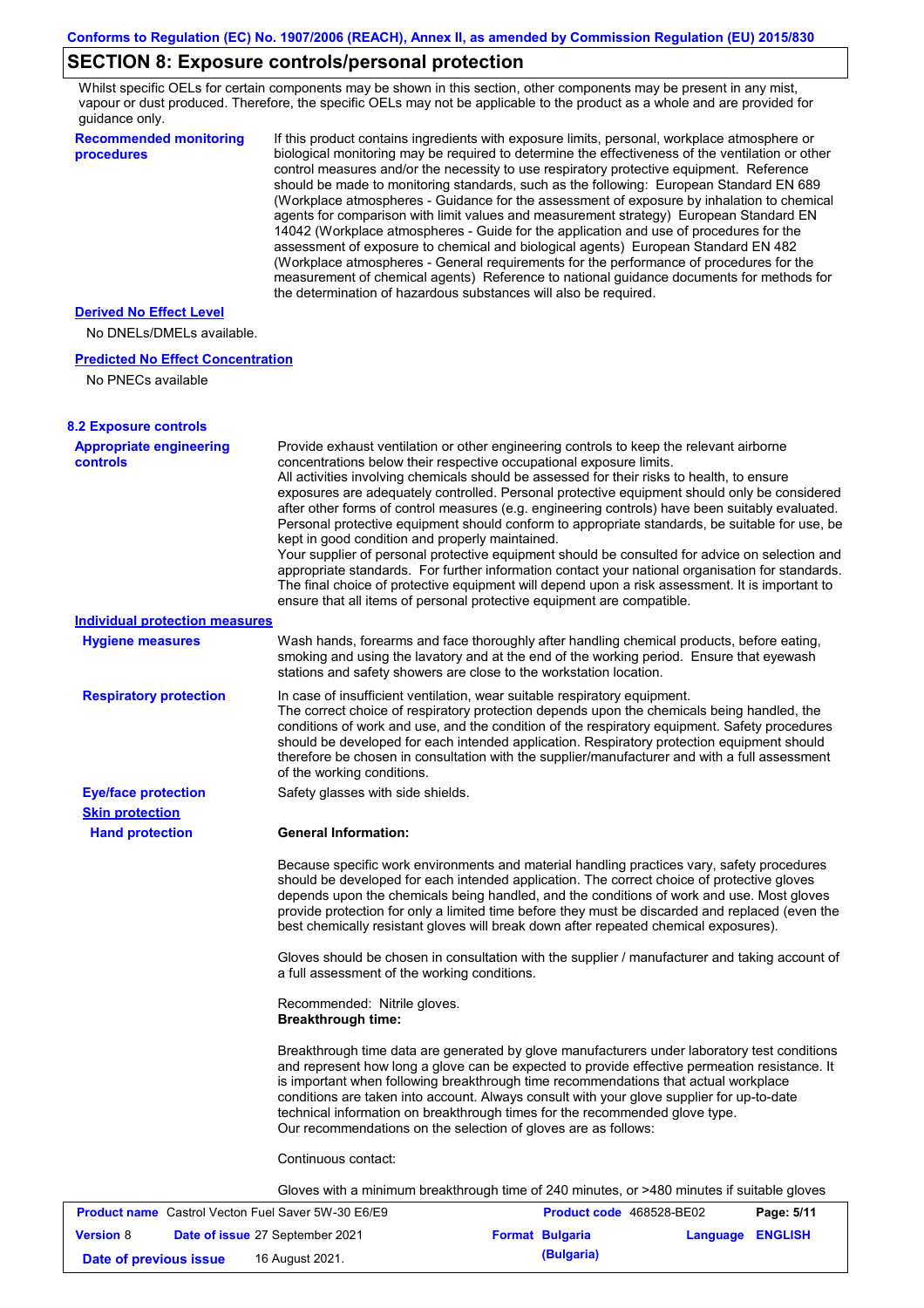# **SECTION 8: Exposure controls/personal protection**

| controls                                                    | comply with the requirements of environmental protection legislation. In some cases, fume<br>scrubbers, filters or engineering modifications to the process equipment will be necessary to<br>reduce emissions to acceptable levels.<br><b>SECTION 9: Physical and chemical properties</b>                                                                                                                                                                                                                                                                                                                                                                                            |
|-------------------------------------------------------------|---------------------------------------------------------------------------------------------------------------------------------------------------------------------------------------------------------------------------------------------------------------------------------------------------------------------------------------------------------------------------------------------------------------------------------------------------------------------------------------------------------------------------------------------------------------------------------------------------------------------------------------------------------------------------------------|
| <b>Refer to standards:</b><br><b>Environmental exposure</b> | Respiratory protection: EN 529<br>Gloves: EN 420, EN 374<br>Eye protection: EN 166<br>Filtering half-mask: EN 149<br>Filtering half-mask with valve: EN 405<br>Half-mask: EN 140 plus filter<br>Full-face mask: EN 136 plus filter<br>Particulate filters: EN 143<br>Gas/combined filters: EN 14387<br>Emissions from ventilation or work process equipment should be checked to ensure they                                                                                                                                                                                                                                                                                          |
| <b>Skin and body</b>                                        | Use of protective clothing is good industrial practice.<br>Personal protective equipment for the body should be selected based on the task being<br>performed and the risks involved and should be approved by a specialist before handling this<br>product.<br>Cotton or polyester/cotton overalls will only provide protection against light superficial<br>contamination that will not soak through to the skin. Overalls should be laundered on a regular<br>basis. When the risk of skin exposure is high (e.g. when cleaning up spillages or if there is a<br>risk of splashing) then chemical resistant aprons and/or impervious chemical suits and boots<br>will be required. |
|                                                             | • Thicker gloves (up to 3 mm or more) may be required where there is a mechanical (as well<br>as a chemical) risk i.e. where there is abrasion or puncture potential.                                                                                                                                                                                                                                                                                                                                                                                                                                                                                                                 |
|                                                             | • Thinner gloves (down to 0.1 mm or less) may be required where a high degree of manual<br>dexterity is needed. However, these gloves are only likely to give short duration protection and<br>would normally be just for single use applications, then disposed of.                                                                                                                                                                                                                                                                                                                                                                                                                  |
|                                                             | Note: Depending on the activity being conducted, gloves of varying thickness may be required<br>for specific tasks. For example:                                                                                                                                                                                                                                                                                                                                                                                                                                                                                                                                                      |
|                                                             | It should be emphasised that glove thickness is not necessarily a good predictor of glove<br>resistance to a specific chemical, as the permeation efficiency of the glove will be dependent<br>on the exact composition of the glove material. Therefore, glove selection should also be based<br>on consideration of the task requirements and knowledge of breakthrough times.<br>Glove thickness may also vary depending on the glove manufacturer, the glove type and the<br>glove model. Therefore, the manufacturers' technical data should always be taken into account<br>to ensure selection of the most appropriate glove for the task.                                     |
|                                                             | For general applications, we recommend gloves with a thickness typically greater than 0.35 mm.                                                                                                                                                                                                                                                                                                                                                                                                                                                                                                                                                                                        |
|                                                             | <b>Glove Thickness:</b>                                                                                                                                                                                                                                                                                                                                                                                                                                                                                                                                                                                                                                                               |
|                                                             | Recommended breakthrough times as above.<br>It is recognised that for short-term, transient exposures, gloves with shorter breakthrough times<br>may commonly be used. Therefore, appropriate maintenance and replacement regimes must<br>be determined and rigorously followed.                                                                                                                                                                                                                                                                                                                                                                                                      |
|                                                             | Short-term / splash protection:                                                                                                                                                                                                                                                                                                                                                                                                                                                                                                                                                                                                                                                       |
|                                                             | If suitable gloves are not available to offer that level of protection, gloves with shorter<br>breakthrough times may be acceptable as long as appropriate glove maintenance and<br>replacement regimes are determined and adhered to.                                                                                                                                                                                                                                                                                                                                                                                                                                                |

#### **9.1 Information on basic physical and chemical properties**

| <b>Appearance</b>                   |                 |
|-------------------------------------|-----------------|
| <b>Physical state</b>               | Liguid.         |
| <b>Colour</b>                       | Amber. [Light]  |
| <b>Odour</b>                        | Not available.  |
| <b>Odour threshold</b>              | Not available.  |
| рH                                  | Not applicable. |
| <b>Melting point/freezing point</b> | Not available.  |

|                        | <b>Product name</b> Castrol Vecton Fuel Saver 5W-30 E6/E9 | <b>Product code</b> 468528-BE02 |                  | Page: 6/11 |
|------------------------|-----------------------------------------------------------|---------------------------------|------------------|------------|
| <b>Version</b> 8       | Date of issue 27 September 2021                           | <b>Format Bulgaria</b>          | Language ENGLISH |            |
| Date of previous issue | 16 August 2021.                                           | (Bulgaria)                      |                  |            |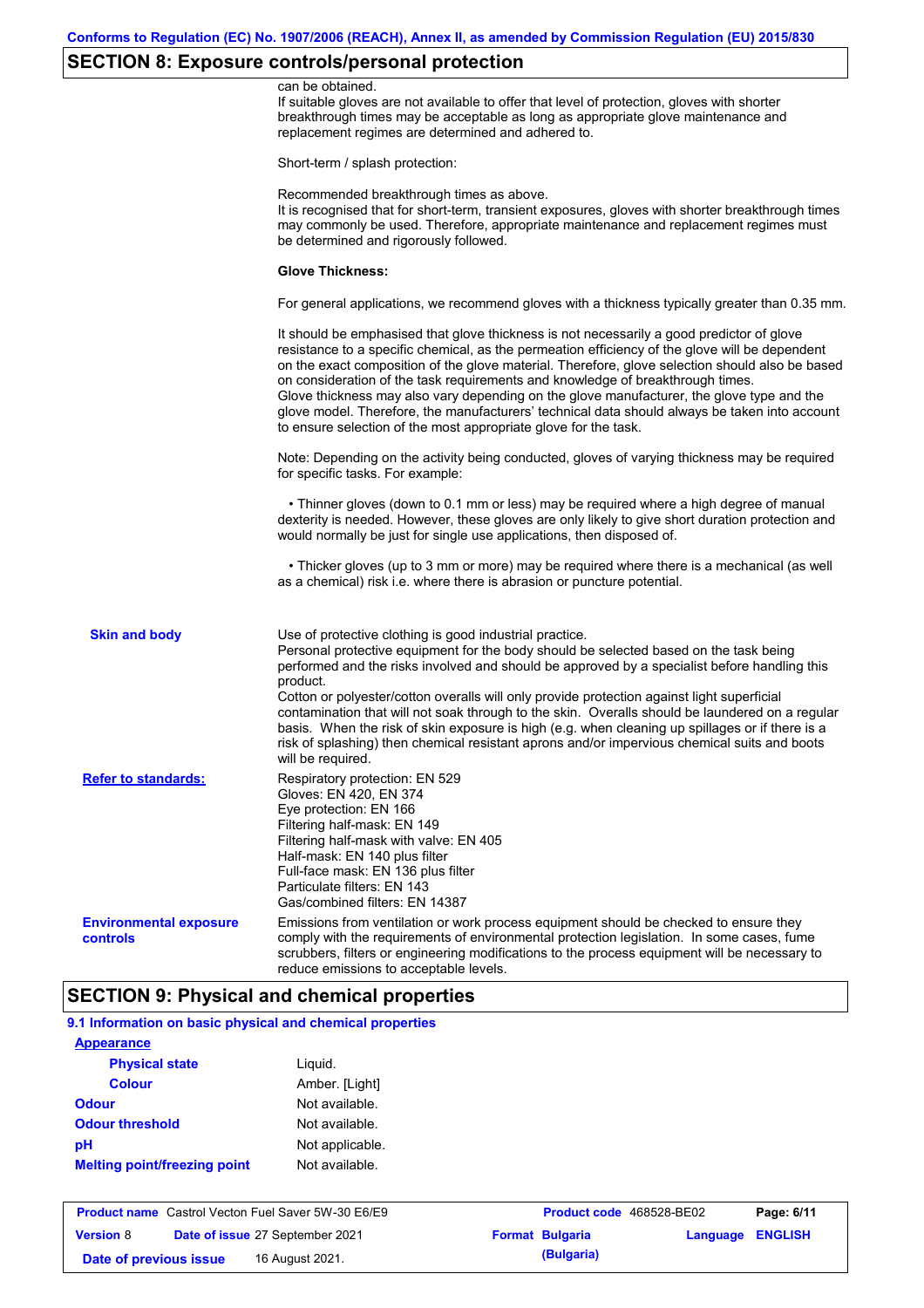### **SECTION 9: Physical and chemical properties**

| Initial boiling point and boiling<br>Not available.                                                                                            |
|------------------------------------------------------------------------------------------------------------------------------------------------|
| -48 $°C$                                                                                                                                       |
| Closed cup: 199°C (390.2°F) [Pensky-Martens.]<br>Open cup: 228°C (442.4°F) [Cleveland.]                                                        |
| Not available.                                                                                                                                 |
| Not available.                                                                                                                                 |
| Not available.                                                                                                                                 |
| Not available.                                                                                                                                 |
| Not available.                                                                                                                                 |
| Not available.                                                                                                                                 |
| $\leq$ 1000 kg/m <sup>3</sup> (<1 g/cm <sup>3</sup> ) at 15 <sup>°</sup> C                                                                     |
| insoluble in water.                                                                                                                            |
| <b>Partition coefficient: n-octanol/</b><br>Not available.                                                                                     |
| Not available.                                                                                                                                 |
| Not available.                                                                                                                                 |
| Kinematic: 69.47 mm <sup>2</sup> /s (69.47 cSt) at 40 $^{\circ}$ C<br>Kinematic: 11.5 to 12.29 mm <sup>2</sup> /s (11.5 to 12.29 cSt) at 100°C |
| Not available.                                                                                                                                 |
| Not available.                                                                                                                                 |
|                                                                                                                                                |

#### **9.2 Other information**

No additional information.

### **10.6 Hazardous decomposition products 10.4 Conditions to avoid** Avoid all possible sources of ignition (spark or flame). Under normal conditions of storage and use, hazardous decomposition products should not be produced. **10.2 Chemical stability** The product is stable. **10.5 Incompatible materials 10.3 Possibility of hazardous reactions** Under normal conditions of storage and use, hazardous reactions will not occur. Under normal conditions of storage and use, hazardous polymerisation will not occur. **SECTION 10: Stability and reactivity 10.1 Reactivity** No specific test data available for this product. Refer to Conditions to avoid and Incompatible materials for additional information. Reactive or incompatible with the following materials: oxidising materials.

### **SECTION 11: Toxicological information**

|                                                    | 11.1 Information on toxicological effects                                                           |
|----------------------------------------------------|-----------------------------------------------------------------------------------------------------|
| <b>Acute toxicity estimates</b>                    |                                                                                                     |
| Not available.                                     |                                                                                                     |
| <b>Information on likely</b><br>routes of exposure | Routes of entry anticipated: Dermal, Inhalation.                                                    |
| <b>Potential acute health effects</b>              |                                                                                                     |
| <b>Inhalation</b>                                  | Vapour inhalation under ambient conditions is not normally a problem due to low vapour<br>pressure. |
| <b>Ingestion</b>                                   | No known significant effects or critical hazards.                                                   |
| <b>Skin contact</b>                                | Defatting to the skin. May cause skin dryness and irritation.                                       |
| Eye contact                                        | No known significant effects or critical hazards.                                                   |
|                                                    | Symptoms related to the physical, chemical and toxicological characteristics                        |
| <b>Inhalation</b>                                  | No specific data.                                                                                   |
| <b>Ingestion</b>                                   | No specific data.                                                                                   |
|                                                    | <b>Product name</b> Castrol Vecton Fuel Saver 5W-30 E6/E9<br>Product code 468528-BE02<br>Page: 7/11 |
| <b>Version 8</b>                                   | <b>Format Bulgaria</b><br><b>ENGLISH</b><br>Date of issue 27 September 2021<br>Language             |
|                                                    |                                                                                                     |

**Date of previous issue 16 August 2021. (Bulgaria) (Bulgaria)**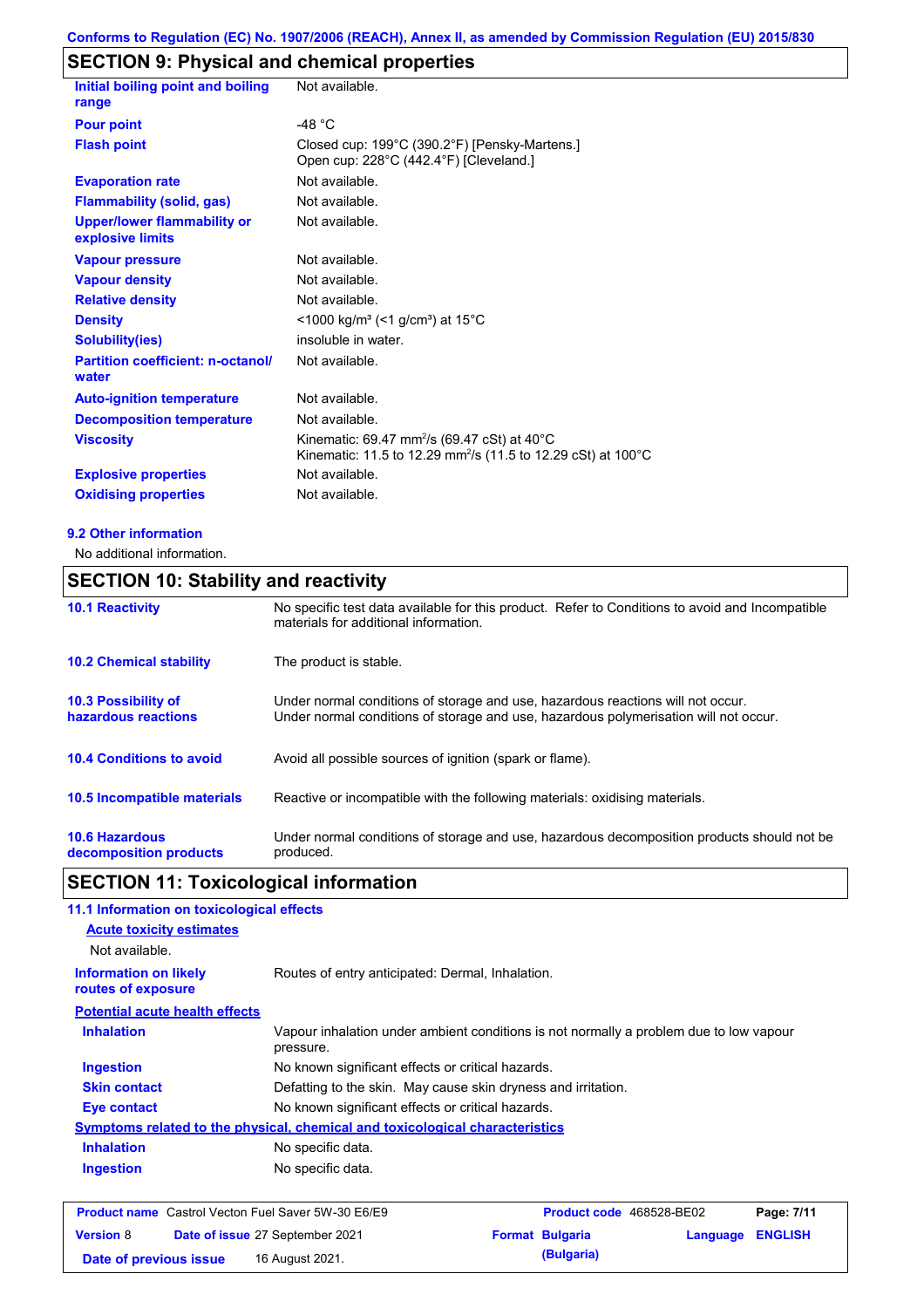### **SECTION 11: Toxicological information**

| Adverse symptoms may include the following:<br>irritation                                                                                                                                                                                                                                                                                                                                                |
|----------------------------------------------------------------------------------------------------------------------------------------------------------------------------------------------------------------------------------------------------------------------------------------------------------------------------------------------------------------------------------------------------------|
| dryness                                                                                                                                                                                                                                                                                                                                                                                                  |
| cracking                                                                                                                                                                                                                                                                                                                                                                                                 |
| No specific data.                                                                                                                                                                                                                                                                                                                                                                                        |
| Delayed and immediate effects as well as chronic effects from short and long-term exposure                                                                                                                                                                                                                                                                                                               |
| Overexposure to the inhalation of airborne droplets or aerosols may cause irritation of the<br>respiratory tract.                                                                                                                                                                                                                                                                                        |
| Ingestion of large quantities may cause nausea and diarrhoea.                                                                                                                                                                                                                                                                                                                                            |
| Prolonged or repeated contact can defat the skin and lead to irritation and/or dermatitis.                                                                                                                                                                                                                                                                                                               |
| Potential risk of transient stinging or redness if accidental eye contact occurs.                                                                                                                                                                                                                                                                                                                        |
| <b>Potential chronic health effects</b>                                                                                                                                                                                                                                                                                                                                                                  |
| USED ENGINE OILS<br>Combustion products resulting from the operation of internal combustion engines contaminate<br>engine oils during use. Used engine oil may contain hazardous components which have the<br>potential to cause skin cancer. Frequent or prolonged contact with all types and makes of used<br>engine oil must therefore be avoided and a high standard of personal hygiene maintained. |
| No known significant effects or critical hazards.                                                                                                                                                                                                                                                                                                                                                        |
| No known significant effects or critical hazards.                                                                                                                                                                                                                                                                                                                                                        |
| No known significant effects or critical hazards.                                                                                                                                                                                                                                                                                                                                                        |
| No known significant effects or critical hazards.                                                                                                                                                                                                                                                                                                                                                        |
|                                                                                                                                                                                                                                                                                                                                                                                                          |

## **SECTION 12: Ecological information**

| <b>12.1 Toxicity</b>         |                             |
|------------------------------|-----------------------------|
| <b>Environmental hazards</b> | Not classified as dangerous |

#### **12.2 Persistence and degradability**

Partially biodegradable.

#### **12.3 Bioaccumulative potential**

This product is not expected to bioaccumulate through food chains in the environment.

| <b>12.4 Mobility in soil</b>                                         |                                                                      |
|----------------------------------------------------------------------|----------------------------------------------------------------------|
| <b>Soil/water partition</b><br><b>coefficient</b> (K <sub>oc</sub> ) | Not available.                                                       |
| <b>Mobility</b>                                                      | Spillages may penetrate the soil causing ground water contamination. |

#### **12.5 Results of PBT and vPvB assessment**

Product does not meet the criteria for PBT or vPvB according to Regulation (EC) No. 1907/2006, Annex XIII.

| 12.6 Other adverse effects          |                                                                                       |
|-------------------------------------|---------------------------------------------------------------------------------------|
| <b>Other ecological information</b> | Spills may form a film on water surfaces causing physical damage to organisms. Oxygen |
|                                     | transfer could also be impaired.                                                      |

### **SECTION 13: Disposal considerations**

#### **13.1 Waste treatment methods**

#### **Product**

**Methods of disposal**

Where possible, arrange for product to be recycled. Dispose of via an authorised person/ licensed waste disposal contractor in accordance with local regulations.

#### **Hazardous waste** Yes.

**European waste catalogue (EWC)**

| Waste code | <b>Waste designation</b>                                                                                                               |  |  |
|------------|----------------------------------------------------------------------------------------------------------------------------------------|--|--|
| $130208*$  | other engine, gear and lubricating oils                                                                                                |  |  |
|            | therman derivated the files in the dealers weather the correct consected in the colombia server and the constitution of the consection |  |  |

However, deviation from the intended use and/or the presence of any potential contaminants may require an alternative waste disposal code to be assigned by the end user.

#### **Packaging**

| <b>Methods of disposal</b> | Where possible, arrange for product to be recycled. Dispose of via an authorised person/ |  |
|----------------------------|------------------------------------------------------------------------------------------|--|
|                            | licensed waste disposal contractor in accordance with local regulations.                 |  |

| <b>Product name</b> Castrol Vecton Fuel Saver 5W-30 E6/E9 |  |                                 | <b>Product code</b> 468528-BE02 |                        | Page: 8/11              |  |
|-----------------------------------------------------------|--|---------------------------------|---------------------------------|------------------------|-------------------------|--|
| <b>Version 8</b>                                          |  | Date of issue 27 September 2021 |                                 | <b>Format Bulgaria</b> | <b>Language ENGLISH</b> |  |
| Date of previous issue                                    |  | 16 August 2021.                 |                                 | (Bulgaria)             |                         |  |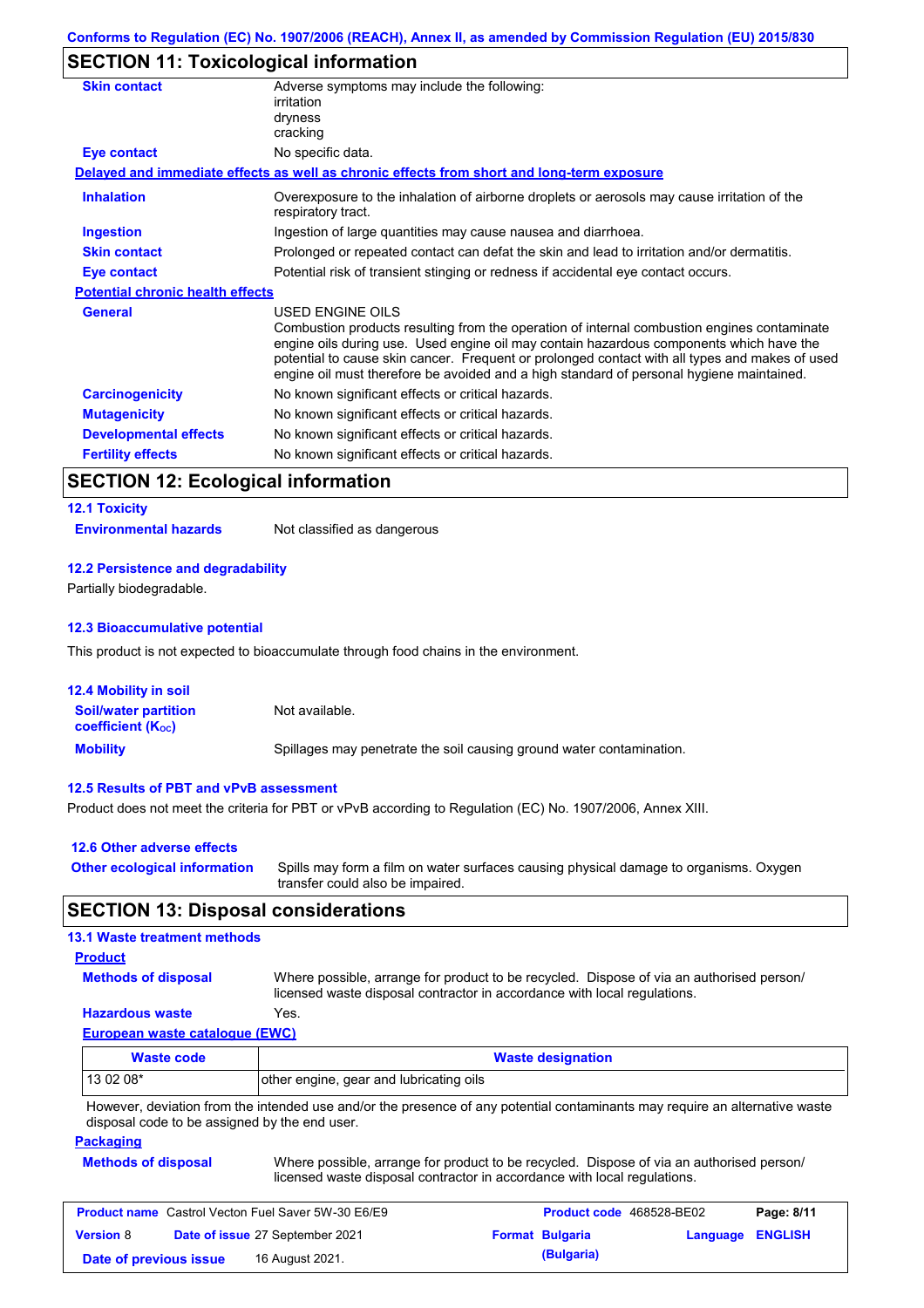**Conforms to Regulation (EC) No. 1907/2006 (REACH), Annex II, as amended by Commission Regulation (EU) 2015/830**

## **SECTION 13: Disposal considerations**

**Special precautions** This material and its container must be disposed of in a safe way. Empty containers or liners may retain some product residues. Avoid dispersal of spilt material and runoff and contact with soil, waterways, drains and sewers. **References** Commission 2014/955/EU

Directive 2008/98/EC

|                                           | <b>ADR/RID</b> | <b>ADN</b>     | <b>IMDG</b>    | <b>IATA</b>    |
|-------------------------------------------|----------------|----------------|----------------|----------------|
| 14.1 UN number                            | Not regulated. | Not regulated. | Not regulated. | Not regulated. |
| 14.2 UN proper<br>shipping name           |                |                |                |                |
| <b>14.3 Transport</b><br>hazard class(es) |                |                | -              |                |
| 14.4 Packing<br>group                     |                |                |                |                |
| 14.5<br><b>Environmental</b><br>hazards   | No.            | No.            | No.            | No.            |
| <b>Additional</b><br><b>information</b>   |                |                |                |                |

**14.6 Special precautions for user** Not available.

**14.7 Transport in bulk according to IMO instruments** Not available.

### **SECTION 15: Regulatory information**

|                                                                                                                                                          | 15.1 Safety, health and environmental regulations/legislation specific for the substance or mixture                            |
|----------------------------------------------------------------------------------------------------------------------------------------------------------|--------------------------------------------------------------------------------------------------------------------------------|
| EU Regulation (EC) No. 1907/2006 (REACH)                                                                                                                 |                                                                                                                                |
| Annex XIV - List of substances subject to authorisation                                                                                                  |                                                                                                                                |
| <b>Annex XIV</b>                                                                                                                                         |                                                                                                                                |
| None of the components are listed.                                                                                                                       |                                                                                                                                |
| <b>Substances of very high concern</b>                                                                                                                   |                                                                                                                                |
| None of the components are listed.                                                                                                                       |                                                                                                                                |
| EU Regulation (EC) No. 1907/2006 (REACH)                                                                                                                 |                                                                                                                                |
| <b>Annex XVII - Restrictions</b><br>on the manufacture.<br>placing on the market<br>and use of certain<br>dangerous substances,<br>mixtures and articles | Not applicable.                                                                                                                |
| <b>Other regulations</b>                                                                                                                                 |                                                                                                                                |
| <b>REACH Status</b>                                                                                                                                      | The company, as identified in Section 1, sells this product in the EU in compliance with the<br>current requirements of REACH. |
| <b>United States inventory</b><br>(TSCA 8b)                                                                                                              | All components are active or exempted.                                                                                         |
| <b>Australia inventory (AICS)</b>                                                                                                                        | All components are listed or exempted.                                                                                         |
| <b>Canada inventory</b>                                                                                                                                  | All components are listed or exempted.                                                                                         |
| <b>China inventory (IECSC)</b>                                                                                                                           | At least one component is not listed.                                                                                          |
| <b>Japan inventory (ENCS)</b>                                                                                                                            | All components are listed or exempted.                                                                                         |
| <b>Korea inventory (KECI)</b>                                                                                                                            | All components are listed or exempted.                                                                                         |
| <b>Philippines inventory</b><br>(PICCS)                                                                                                                  | All components are listed or exempted.                                                                                         |
|                                                                                                                                                          |                                                                                                                                |

|                        | <b>Product name</b> Castrol Vecton Fuel Saver 5W-30 E6/E9 | <b>Product code</b> 468528-BE02 |                         | Page: 9/11 |
|------------------------|-----------------------------------------------------------|---------------------------------|-------------------------|------------|
| <b>Version 8</b>       | Date of issue 27 September 2021                           | <b>Format Bulgaria</b>          | <b>Language ENGLISH</b> |            |
| Date of previous issue | 16 August 2021.                                           | (Bulgaria)                      |                         |            |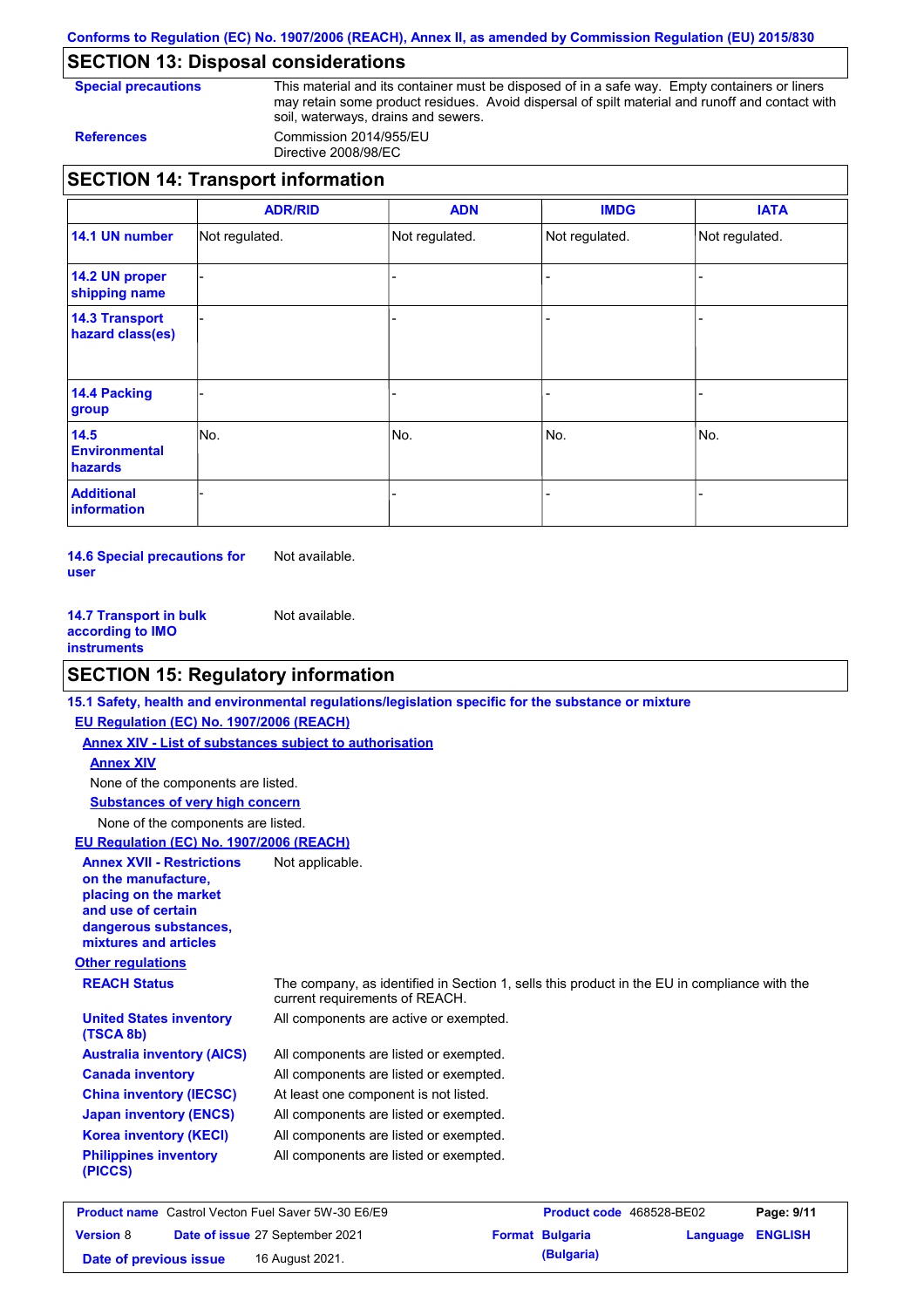# **SECTION 15: Regulatory information**

| <b>Taiwan Chemical</b><br><b>Substances Inventory</b><br>(TCSI) | All components are listed or exempted. |
|-----------------------------------------------------------------|----------------------------------------|
| Ozone depleting substances (1005/2009/EU)                       |                                        |
| Not listed.                                                     |                                        |
| Prior Informed Consent (PIC) (649/2012/EU)<br>Not listed.       |                                        |
| <b>EU - Water framework directive - Priority substances</b>     |                                        |
| None of the components are listed.                              |                                        |
| <b>Seveso Directive</b>                                         |                                        |
| This product is not controlled under the Seveso Directive.      |                                        |
|                                                                 |                                        |
|                                                                 |                                        |

| <b>15.2 Chemical safety</b> | A Chemical Safety Assessment has been carried out for one or more of the substances within  |
|-----------------------------|---------------------------------------------------------------------------------------------|
| assessment                  | this mixture. A Chemical Safety Assessment has not been carried out for the mixture itself. |

# **SECTION 16: Other information**

| <b>Abbreviations and acronyms</b>                         |                                                                                     | ADN = European Provisions concerning the International Carriage of Dangerous Goods by                         |             |
|-----------------------------------------------------------|-------------------------------------------------------------------------------------|---------------------------------------------------------------------------------------------------------------|-------------|
|                                                           | Inland Waterway                                                                     | ADR = The European Agreement concerning the International Carriage of Dangerous Goods by                      |             |
|                                                           | Road                                                                                |                                                                                                               |             |
|                                                           | ATE = Acute Toxicity Estimate                                                       |                                                                                                               |             |
|                                                           | BCF = Bioconcentration Factor                                                       |                                                                                                               |             |
|                                                           | CAS = Chemical Abstracts Service                                                    |                                                                                                               |             |
|                                                           |                                                                                     | CLP = Classification, Labelling and Packaging Regulation [Regulation (EC) No. 1272/2008]                      |             |
|                                                           | CSA = Chemical Safety Assessment                                                    |                                                                                                               |             |
|                                                           | CSR = Chemical Safety Report                                                        |                                                                                                               |             |
|                                                           | DMEL = Derived Minimal Effect Level                                                 |                                                                                                               |             |
|                                                           | DNEL = Derived No Effect Level                                                      |                                                                                                               |             |
|                                                           |                                                                                     | EINECS = European Inventory of Existing Commercial chemical Substances                                        |             |
|                                                           | ES = Exposure Scenario                                                              |                                                                                                               |             |
|                                                           | EUH statement = CLP-specific Hazard statement                                       |                                                                                                               |             |
|                                                           | EWC = European Waste Catalogue                                                      |                                                                                                               |             |
|                                                           |                                                                                     | GHS = Globally Harmonized System of Classification and Labelling of Chemicals                                 |             |
|                                                           | IATA = International Air Transport Association<br>IBC = Intermediate Bulk Container |                                                                                                               |             |
|                                                           | <b>IMDG</b> = International Maritime Dangerous Goods                                |                                                                                                               |             |
|                                                           | LogPow = logarithm of the octanol/water partition coefficient                       |                                                                                                               |             |
|                                                           |                                                                                     | MARPOL = International Convention for the Prevention of Pollution From Ships, 1973 as                         |             |
|                                                           | modified by the Protocol of 1978. ("Marpol" = marine pollution)                     |                                                                                                               |             |
|                                                           | OECD = Organisation for Economic Co-operation and Development                       |                                                                                                               |             |
|                                                           | PBT = Persistent, Bioaccumulative and Toxic                                         |                                                                                                               |             |
|                                                           | PNEC = Predicted No Effect Concentration                                            |                                                                                                               |             |
|                                                           |                                                                                     | REACH = Registration, Evaluation, Authorisation and Restriction of Chemicals Regulation                       |             |
|                                                           | [Requlation (EC) No. 1907/2006]                                                     |                                                                                                               |             |
|                                                           |                                                                                     | RID = The Regulations concerning the International Carriage of Dangerous Goods by Rail                        |             |
|                                                           | <b>RRN = REACH Registration Number</b>                                              |                                                                                                               |             |
|                                                           | SADT = Self-Accelerating Decomposition Temperature                                  |                                                                                                               |             |
|                                                           | SVHC = Substances of Very High Concern                                              |                                                                                                               |             |
|                                                           | STOT-RE = Specific Target Organ Toxicity - Repeated Exposure                        |                                                                                                               |             |
|                                                           | STOT-SE = Specific Target Organ Toxicity - Single Exposure                          |                                                                                                               |             |
|                                                           | TWA = Time weighted average                                                         |                                                                                                               |             |
|                                                           | $UN = United Nations$                                                               |                                                                                                               |             |
|                                                           | UVCB = Complex hydrocarbon substance                                                |                                                                                                               |             |
|                                                           | VOC = Volatile Organic Compound                                                     |                                                                                                               |             |
|                                                           | vPvB = Very Persistent and Very Bioaccumulative                                     |                                                                                                               |             |
|                                                           |                                                                                     | Varies = may contain one or more of the following $64741-88-4$ / RRN 01-2119488706-23,                        |             |
|                                                           |                                                                                     | 64741-89-5 / RRN 01-2119487067-30, 64741-95-3 / RRN 01-2119487081-40, 64741-96-4/ RRN                         |             |
|                                                           |                                                                                     | 01-2119483621-38, 64742-01-4 / RRN 01-2119488707-21, 64742-44-5 / RRN                                         |             |
|                                                           |                                                                                     | 01-2119985177-24, 64742-45-6, 64742-52-5 / RRN 01-2119467170-45, 64742-53-6 / RRN                             |             |
|                                                           |                                                                                     | 01-2119480375-34.                            64742-54-7 / RRN 01-2119484627-25.                    64742-55-8 |             |
|                                                           |                                                                                     | 01-2119487077-29, 64742-56-9 / RRN 01-2119480132-48, 64742-57-0 / RRN                                         |             |
|                                                           |                                                                                     | 01-2119489287-22, 64742-58-1, 64742-62-7 / RRN 01-2119480472-38, 64742-63-8,                                  |             |
|                                                           |                                                                                     | 64742-65-0 / RRN 01-2119471299-27, 64742-70-7 / RRN 01-2119487080-42, 72623-85-9 /                            |             |
|                                                           | 01-2119474889-13                                                                    | RRN 01-2119555262-43, 72623-86-0 / RRN 01-2119474878-16, 72623-87-1 / RRN                                     |             |
|                                                           |                                                                                     |                                                                                                               |             |
| <b>Product name</b> Castrol Vecton Fuel Saver 5W-30 E6/E9 |                                                                                     | Product code 468528-BE02                                                                                      | Page: 10/11 |

|                        | <b>Product name</b> Castrol Vecton Fuel Saver 5W-30 E6/E9 |                        | <b>Product code</b> 468528-BE02 | Page: 10/11 |
|------------------------|-----------------------------------------------------------|------------------------|---------------------------------|-------------|
| <b>Version 8</b>       | <b>Date of issue 27 September 2021</b>                    | <b>Format Bulgaria</b> | Language ENGLISH                |             |
| Date of previous issue | 16 August 2021.                                           | (Bulgaria)             |                                 |             |